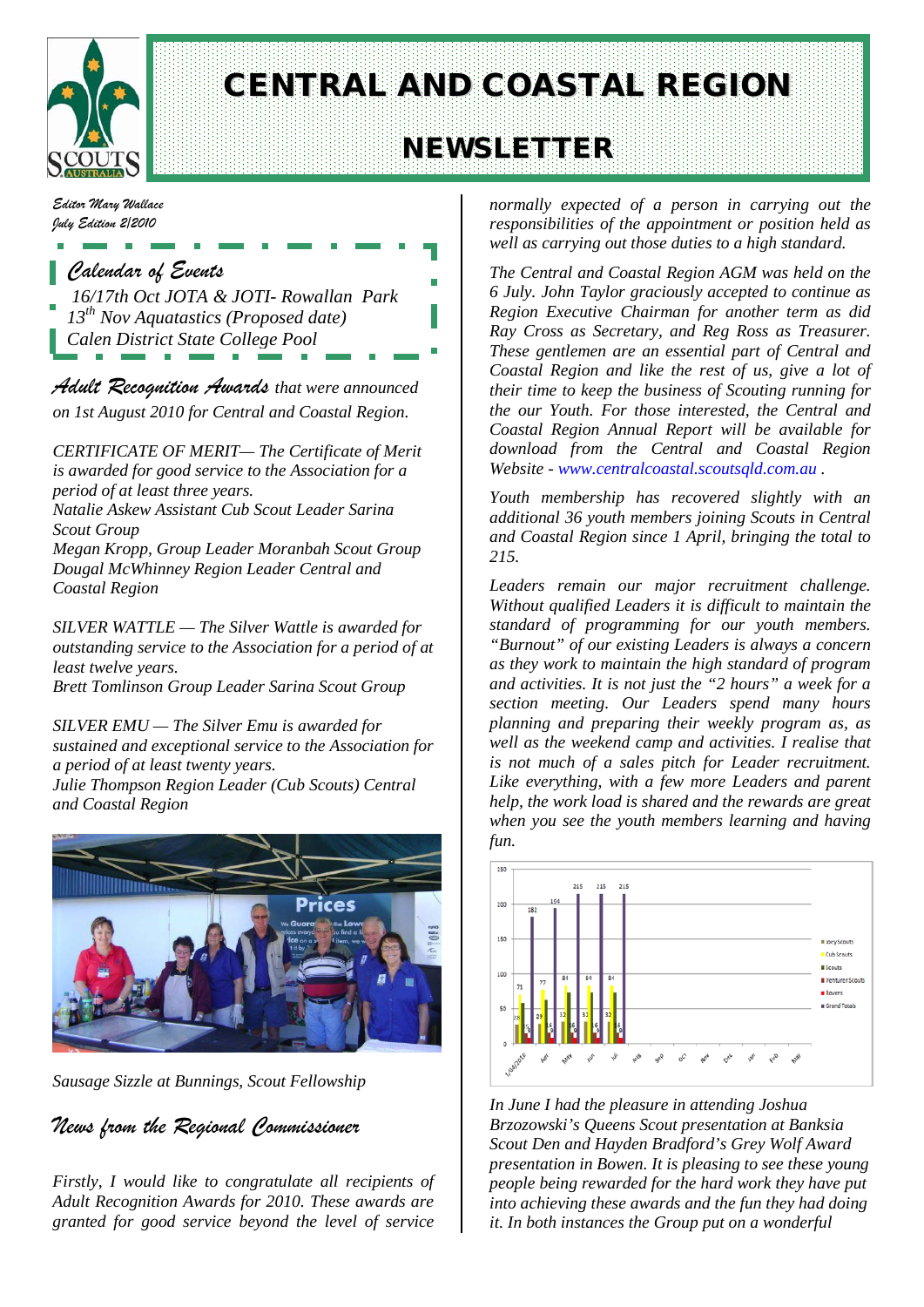*afternoon and celebrated the occasion in the true Scouting spirit. Well done to both Josh and Hayden.* 

*Please be aware that the access into Rowallan Park travels through private property on which cattle graze. There is an observed "gentleman's agreement" that speeds will not exceed 15kph, noise is kept to an acceptable level as well as keeping a close lookout for cattle and avoid "spooking" them. This practice helps to keep good neighbourly relations.*

*Until next time, good Scouting*

*Lance Hodda Region Commissioner* 

### *Protocols*

*There appears to be a reasonable amount of uncertainty as to when and where we are permitted to wear certain scarves as a necessary part of our Scout uniform.* 

*The Maroon Scarf comes in two (2) sizes – Small and Large not Youth and Leader. Whilst most Leaders will require the large scarf the size purchased for a Youth Member is their or their parent's choice.*

*QBSI was amended in 2009 to read as follows:-*

*SECTION 4 - PROTOCOLS 4.5 Uniforms 4.5.4 General Uniform Matters (b) Scarves*

*It is the Policy of the Queensland Branch that all Youth Members and Leaders wear the Queensland Maroon scarf.*

*A Leader entitled to wear the Gilwell scarf may do so only at Training events.* 

*Trainees attending a Wood Badge Training 1 Course will be issued with a grey scarf which shall be worn for the duration of the Course.*

*Scarves for special activities and special camps may be approved for wear by Members participating in the activity or camp as follows:*

*Group/District Activity or Camp: Approved by Chief Commissioner Region Activity or Camp: Approved by Chief Commissioner Branch Activity or Camp: Approved by Chief Commissioner*

*Special scarves may only be worn for the duration of the special activity or camp and while travelling to or from the special activity or camp.*

*(c) Gang Show and Revue Scarves*

*Members of approved Gang Shows and Scout Revues may wear special scarves during performances of that Gang Show or Scout Revue and when visiting other Scout Revues provided that the approval of the design and the wearing of the scarf has been given by the Chief Commissioner. These special scarves will NOT be worn on other occasions.*

#### *QBSI 3.5.9 WEARING OF AWARD DECORATIONS*

*Members of the Movement are often in doubt as to the occasions when it is correct to wear Award Decorations. It is difficult to define and list all the functions at which these Decorations should be worn, as so much depends on circumstances, however, generally speaking, Scout Decorations should be worn at functions, or similar gatherings such as:*

- *Whenever a Vice-Regal personage is present*
- *Events as which the Chief Commissioner is present*
- *Branch, Region, District or Group Annual General Meetings*
- *Branch, Region or District Scout Balls*
- *Opening of Scout Dens or special Group functions*
- *Special functions at which distinguished guests are present*
- *World Scout Day and Founders Day*

*This applies equally to Supporters and Uniform Members.*

*QBSI provides additional information regarding Awards.*

### *QUEEN'S SCOUT AWARDS*

*Over the years I have received many invitations to attend Queen's Scout Award presentations. In more recent times I have received the "odd" invitation to presentations of the Queen Scout Award. I am sure this is a complete oversight by the organisers.*

*The Royal Certificate which is usually presented to recipients at a ceremony at Government House, displays the words Queen's Scout and is stamped with the signature of Her Royal Highness Queen Elizabeth II.*

#### *APPOINTMENT TITLES*

*The June 2010 edition of Encompass provided a Policy Update on Appointment Restructure effective as of 1st*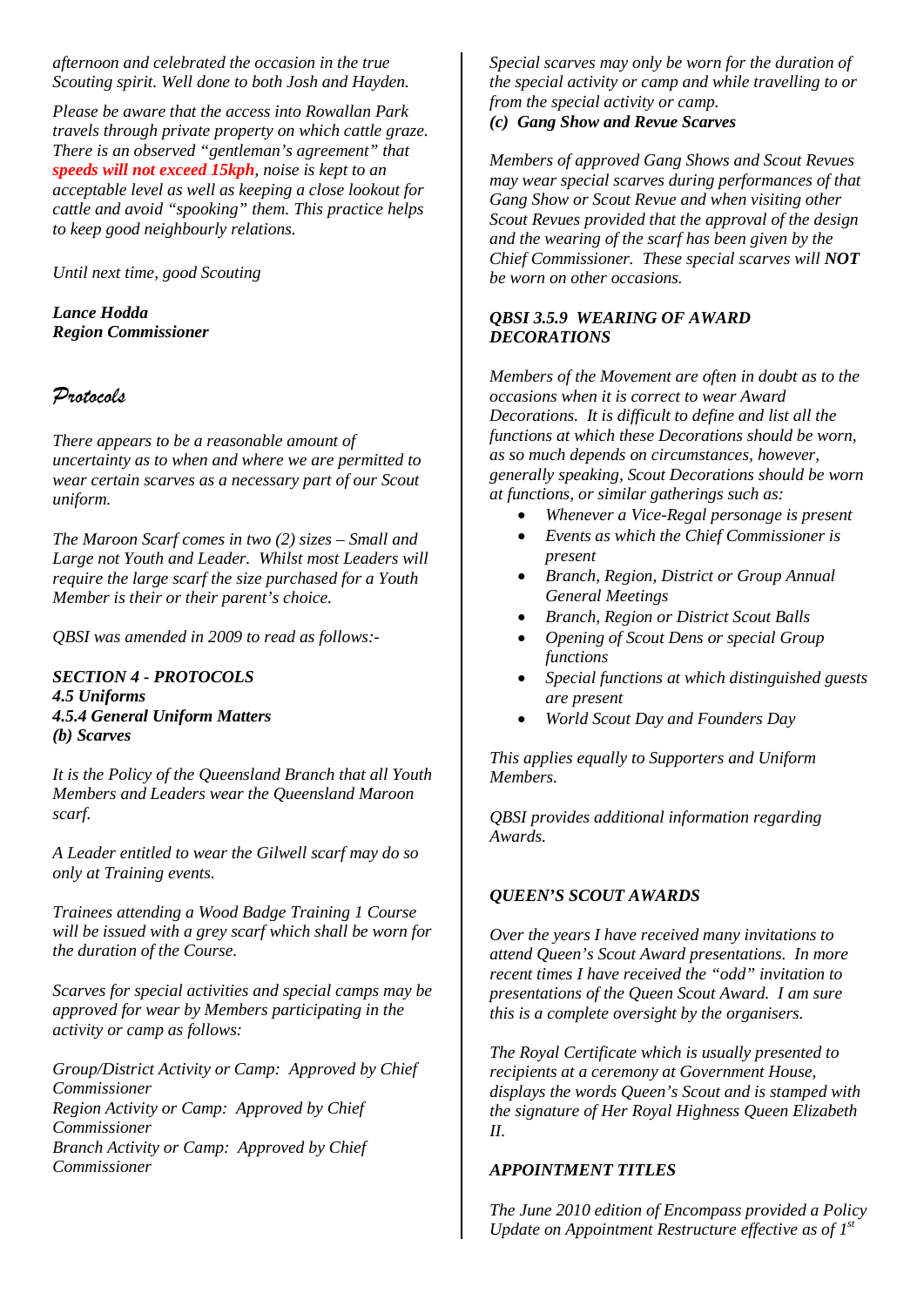*April 2010. The prefix of "Youth Program" and "Youth Program Support" has been removed from all appointments.* 

*e.g. Youth Program Leader Joey Scouts is now Joey Scout Leader*

*Youth Program Assistant Leader Scouts is now Assistant Scout Leader*

*Youth Program Support Region Commissioner is now Region Commissioner*

*Youth Program Support Region Leader is now Region Leader*

> *Youth Program Support Adult Support Member Uniform or Non Uniform is now Adult Support Member Uniform or Non Uniform*

*A complete table outlining the conversion is available in Encompass.*

*The only appointments using the title of Adult Support Member are that of Chairman, Treasurer or Secretary whether they choose to be a Uniform or Non Uniform Member.* 

*Certificates of Appointment noting the changes will not be reissued until such time as they are required through a normal process e.g. Change of Appointment.*

*N.B. We do not have 'al' added to the word Region when making reference to Region appointments, titles, sections or activities.*

*For those of you who are avid readers of Encompass, you most likely have filed the updates appropriately. For those who are reading it for the first time, I am pleased to be able to bring you up to date with the above information.*

*Margaret Hodda Assistant Region Commissioner Training Development*

## *Bowen Scout Group*

*A milestone was achieved for the Bowen Scout Group this term when we had the honour of celebrating Hayden Bradford's Grey Wolf Award. This is the first Grey Wolf presented in Bowen (took us a while) but hopefully will be the first of many to come. Thanks Lance and Brian for making the trip and helping us make the day a very special one for Hayden. Also thanks to Julie, for helping us through some sticky patches on the journey.*

*Cub Scouts camped with our Scouts this term, for two of the three long weekend at Euri Creek. They have almost completed their Level 1 and Level 2 Bushcraft as a result.* 

*The first of those camps was also shared with Whitsunday Coast Scouts and Leaders. As both groups had signed up for the Scouts in Action Week, a mock emergency was staged with our Cub Scouts being willing casualties in a car/bus/plane/train crash, covered in fake blood and wounds of enormous proportions. Whilst the Scouts were somewhat intimidated by the number of casualties, they had fun working out why a crash victim in the middle of the bush had nails embedded in their skull!* 

*As an exercise in emergency treatment, it taught the scouts the need to quickly take control and exercise leadership, summarise the situation then prioritize and delegate tasks. These did not happen on the day and chaos followed but a later discussion showed they all realised they were equally as valuable skills as knowing the relevant first aid.*

*The Scout Troop also attended the local ambulance station over three nights for a series of hands on activities as part of Scouts in Action Week. We are fortunate to have very capable QAS officers able to teach at 12 year old level which had all our Scouts keen to attend and willing participants in discussions and activities.* 

*The set of three long weekend camps was also used as an opportunity to trial 'patrol camping'. Previously we did not have the numbers to allow this. One central QM store and a common programme were used but each patrol was responsible for their own cooking and campsite. Scouts loved it and indicate they don't want to go back to the 'group camp' style but as a Leader on a patrol camp, I found it more stressful. As the first opportunity to have some freedom in camp, some youth chose to take full advantage of the reduced supervision - I am now more the wiser.*

*This has been part of our strategy to attempt to have the Patrol system operating as it was intended. It is not easy when all of the youth are less than 13 year old – particularly not easy on the PLs who at 12 years of age do not always have the leadership skills required to keep it fun for everyone. We are however persevering in the hope that more of them will stay in the troop past 13 years of age even though they are at high school and peer pressure and Scouts don't mix well. We now have eighteen regularly attending Scouts so we are hopeful that a 'safety in numbers' effect might start happening – they are no longer the odd one out amongst their peers.*

*The last of the long weekend camps was a great success running to a survivor theme – no eliminations but a patrol versus patrol competition. At the start of camp a list of challenges was circulated along with the programme outline. Meals had to occur at given times but the rest of the weekend activity was of their own choosing. Patrols were invited to undertake challenges which earned them points. The only rule was that the*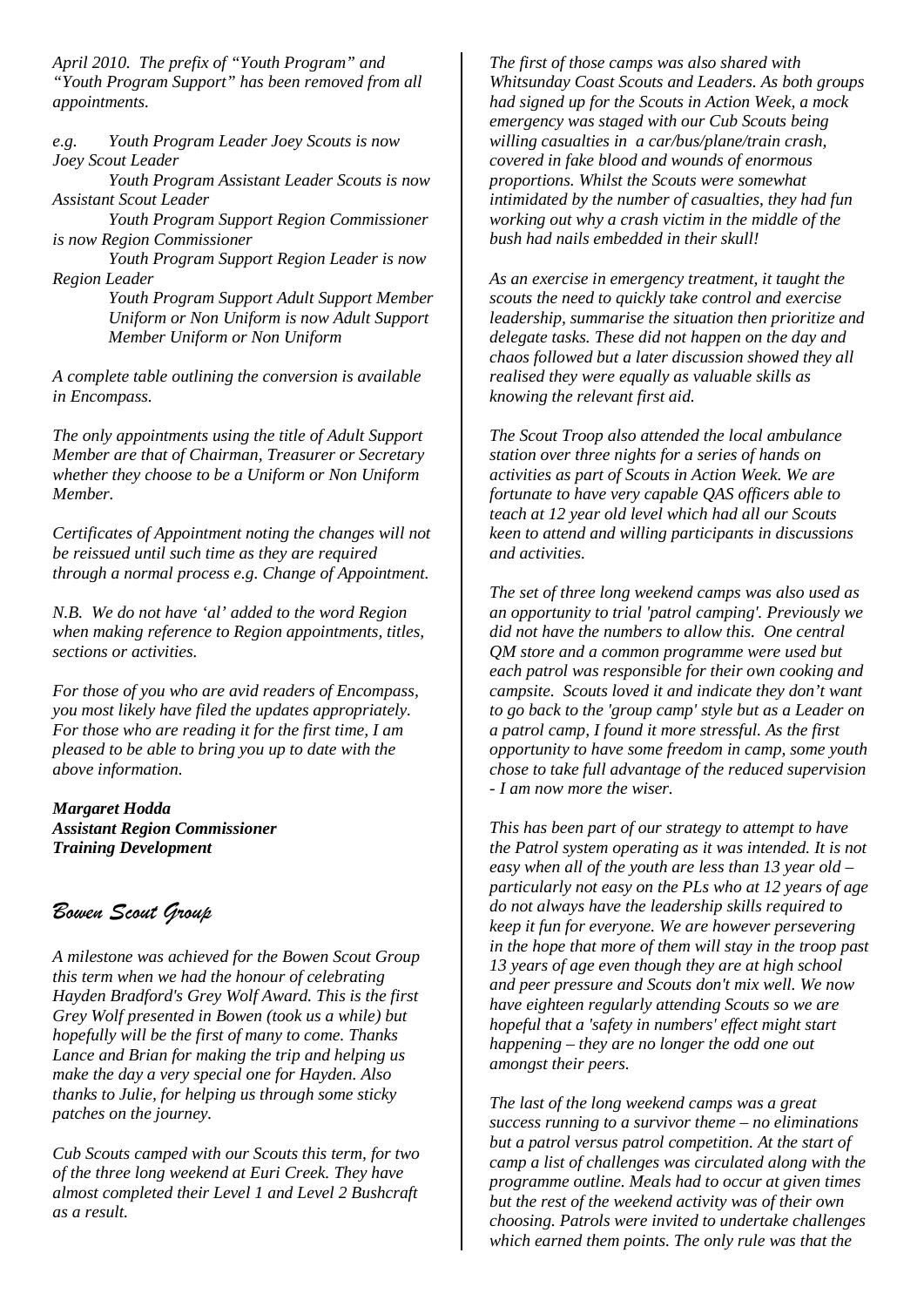*whole patrol had to work together on one challenge at a time. Some challenges had to be undertaken in a certain order but there was lots of room for flexibility in the remaining ones. Activities included ceremonies & traditions, bushcraft & survival skills, campcraft, pioneering, sport & games, first aid, art & craft, drama, music & poetry - something for everyone. Of greatest interest to all was the use of magnesium flints for fire lighting. The flints are \$5 from eBay ex China and I don't think we will have to buy matches ever again. The Scouts all knew of Bear Grylls "Man vs Wild" and were interested to learn he is the Chief Scout of the UK. What they found even more exciting was that they too 'can light a fire without matches' in a matter of seconds as long as they have prepared well first (the self-discipline to prepare is the skill they need to practice).* 

*Cub Scouts enjoyed visiting the Scout camp to see the results of some of the activities such as watching buckets of water being thrown over shelters with patrols huddled beneath and seeing the gateways and totem poles constructed from found materials. A great weekend which left me feeling the preparation was after all was said and done, really worth it.*



*Lesley Bullemore, Group Leader Bowen Scout Group*

## *Whitsunday Coast Scout Group*

*First of all we would like to acknowledge the Whitsunday Regional Council for approving our application for the Community Assistance Grant-Equipment Grant.*

*We were granted \$1100 out of the \$1700 I requested so we are very very grateful for these much needed funds. This grant money went towards a scout section flag, to lighting and power points in our new storage shed as well as security lighting in our main den area. This will make such a difference to the uses we can now have in our storeroom- like seeing without torches etc and the youth being able to use it as a work shop. The security lighting will hopefully keep the vandalising down also. The rest of the money is going towards a portable Baby Q bbq so that when we go on camps where we can't have fires (which is all of the Whitsundays) we can still* 

*cook roasts and puddings etc as well as being light weight for fundraisers.*

*So a big thankyou to the Whitsunday Regional Council for offering these grants to the local community groups it certainly saves us a lot of fundraising.*

*The second grant we received was the Australian Government volunteer Grant 2009 in which we received \$2,255.*

*With this grant the money went towards a number of items- we purchased a chest freezer,(after fundraising events all leftover food was coming back to my place and taking up my freezer room until next camp or fundraiser),we also purchased \$300 worth of first aid supplies to restock our kits with new up to date products and a bigger choice.* 

*I purchased some trolleys to make billy carts (as per Ken Whytes great suggestion)and some wheels. I still need to buy a few things to get them under way. Kitchen equipment- I purchased a nice big stock pot for our hot dog fundraisers so I don't have to take mine anymore and a big set of camp plates and mugs and so we cut down on the kit bags and youth forgetting things plus have a more hygienic camp, I am also looking at purchasing an urn for our events. We purchased some hand tools for the youth to do some woodworking and for repair jobs we may have around the den as well as a ladder so we can change the lights without climbing on each backs (only joking I would take my ladder in). We received money to help towards fuel costs for the leaders to attend training and camps and finally a large chunk to go towards ropes and pulleys etc so we can actually start doing some rope work.*

*I was away for May and June so wasn't around to see what the sections were doing but I believe that the cub scouts have been working really hard to get through their silver boomerangs to get them to the Cuboree. They have paid their first payment and I am in the motion of booking their airfares. They have done a few fundraisers but will need to do a few more to help cover the costs. We are also trying to organise their camps that they need to have- is there any word of the Regional Cub Scout camp happening? We would like to reward the cub scouts for their hard work but there isn't much in the Whitsundays. Do any other groups have any fun activity suggestions that aren't too expensive.*

*The scouts I believe ran a patrol activity where they cooked a camp fire meal and invited the parents along to enjoy. The scouts then had a sleep over at the den.* 

*Four youth and three leaders that attended the Jamboree were invited as guest speakers to the Airlie Beach Rotary club meeting. We enjoyed a delicious meal, while we had a slide show of the photos from the Jamboree showing in the background. After dinner we had 20 minutes allocated to us to do a presentation, I described the Jamboree and gave some figures and facts while the youth each highlighted some things that*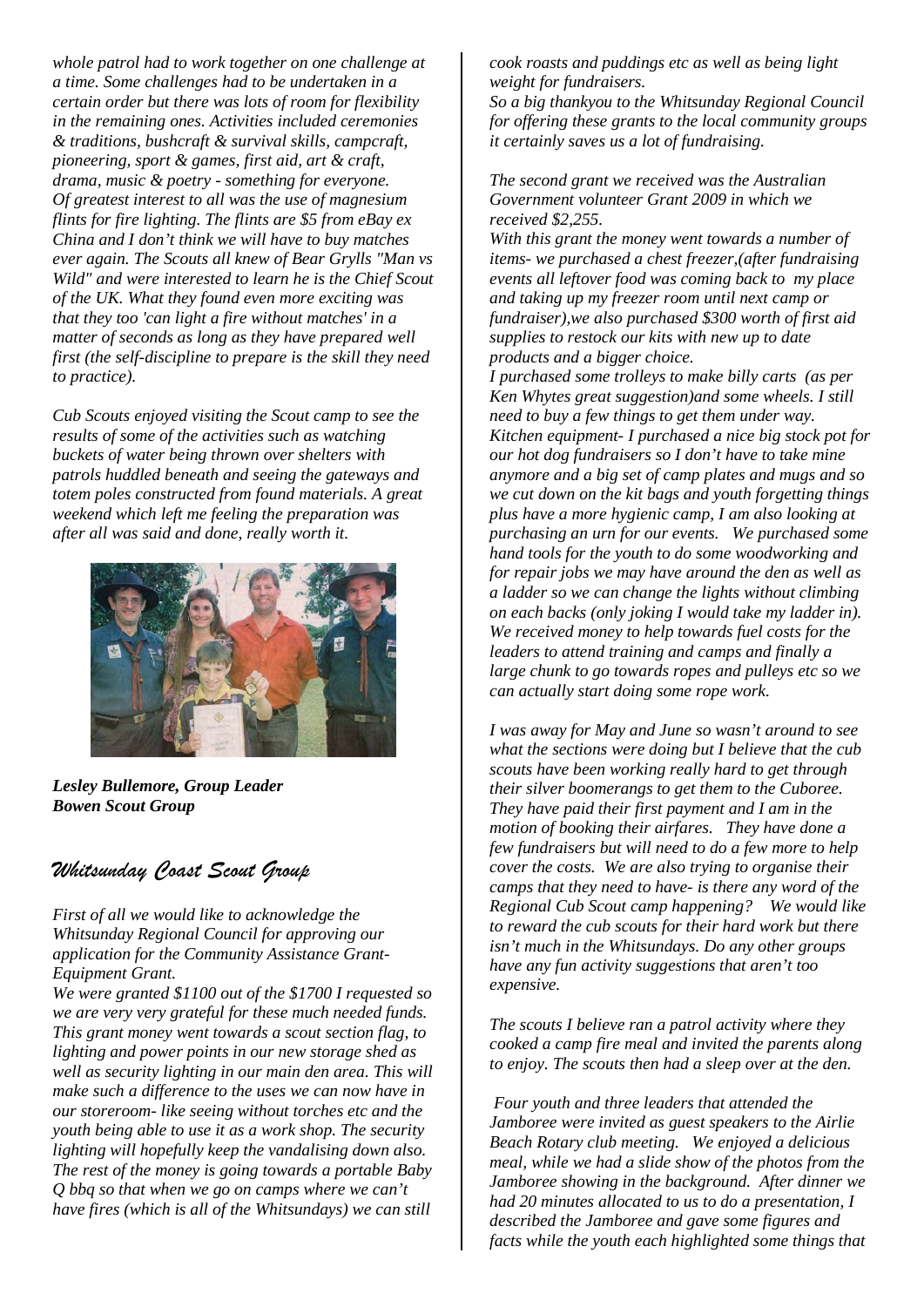*they enjoyed or was part of being there. The first talked about the daily routine, opening and closing ceremonies and some on site activities. The second one talked about what we took with us – ie the backpacks, shirt, the dog tags and also some souvenirs like emu. The third youth member talked about how their patrol were the overall winners of the video making and were each presented with a video camera on the stage at the closing ceremony, also how each group in the troop had to make a flag to hang on the entrance gate. Finally the fourth youth member talked about the fun , sweet talking, bribing, and bargaining involved in the badge swapping and had his camp blanket to show them badges from troops, contingents, overseas countries and special rare badges. He is still disappointed he didn't get a medical badge if anyone has two out there they would like to donate. The three adult members described our roles as service leaders and then answered any questions. I am sure we went way over 20 minutes I forgot to check because the youth were really excited and I didn't want to stop them. I also thanked the Rotarians for their ongoing support of their very generous donations to help us get to these events and the sponsorship of our ongoing insurance costs. This year and last year they also made a generous donation to Rowallan Park so that we can continue our training and region activities there.*

#### *Kathy Ball Group Leader Proserpine Scout Group*

## *Mackay City Central Scout Group Report*

*So far the Scouting year for the Mackay City Central Group has been hectic.*

*The weekend after the June long weekend saw the Mackay City Central group head out to Kinchant Waters Resort for our annual Family Camp. Whilst we were a little light on families joining us (other than Cub Scout families) but we all had a great time. Once again all sections were represented at opening parade with one of the Rovers dropping by. Sadly this year the Rovers were otherwise engaged but we hope to have them attend again in 2011.*

*Despite a smaller number of participants this year everyone had a great time swimming, canoeing, orienteering, playing games and performing skits around the campfire.*

*We also enjoyed the company of Assistant Region Commissioner (Group Support) Brian Harvey on the Sunday when he attended parade and invested our newest Scout Ryan at his going up ceremony.*

*The Joey Scout section is going from strength to strength with over 15 children for the past two weeks. We have so many Joey Scouts we will have to start a waiting list until some of our older Joey Scouts go up to Cub Scouts.*

*The Joey Scouts had a great mob holiday out at Rowallan Park on the*  $17^{th} - 18^{th}$  *of July when they took*  *over the booking for the cancelled Region Joey Scout Camp . They had lots of fun learning about animals and doing some wonderful craft activities. Each of the Joey Scouts took home a bug catcher that they made themselves, plus a big bag of arts and crafts items. In the near future we will see the first of the promise challenge badges awarded to our older Joey Scouts.*

*The Cub Scouts have been steadily working towards earning their Boomerang badges and ultimately their Grey Wolf Awards. Sadly the Region Cub Scout camp was cancelled this year but we did manage to hold the Leadership Course at the MCC Den. As some of you may know our Assistant Cub Scout Leader Lyn Lean is in Townsville undergoing radiation treatment for a lesion on her forehead. We wish Lyn a speedy recovery and that she and Rod have a restful time in Townsville. We hope to see Lyn back after about 6 weeks or so.*

*The MCC Scouts have also been steadily working towards their badges with many activities undertaken over the past few months.*

*Scouts and Venturer Scouts recently camped out on the banks of Nielsen Creek near Mt Jukes. Thanks to one of our Scouting families for allowing the use of their land. The Scouts have now found another great place to camp. They all loved it so much they are going back in the coming months to have a hungi.*

*Congratulations are in order to the MCC Kangaroo patrol who took out the overall trophy at the Central & Coastal Region Scout Camp. The Scouts also took out the Gadget award and the Campsite award. We are proud of their achievement and hope to see them compete again next year.*

*The Mackay City Central Venturer Scout Unit now has seven (hopefully soon to be eight) members – with an equal split of boys and girls. Sadly this year it seems other commitments outside Scouts have meant some of the Venturer Scouts activities have had to be postponed. The remaining activities for the year look like they will be a success.*

*A Christmas in July dinner was held on July 28 at the MCC Den. The Venturer Scouts did a brilliant job of decorating and organising the event. It was a great night to attend and the food was delicious!*

*The Mackay City Central merry-go-round was put into action once again at the Thanksgiving festival at the Council grounds. Many thanks to Allan Salty and his band of helpful Scouts/Venturer Scouts.*

*We look forward to seeing all the other groups from the region at the swimming carnival later in the year and at JOTA/JOTI.*

*Nikki McWhinney Group Leader Mackay City Central Scout Group*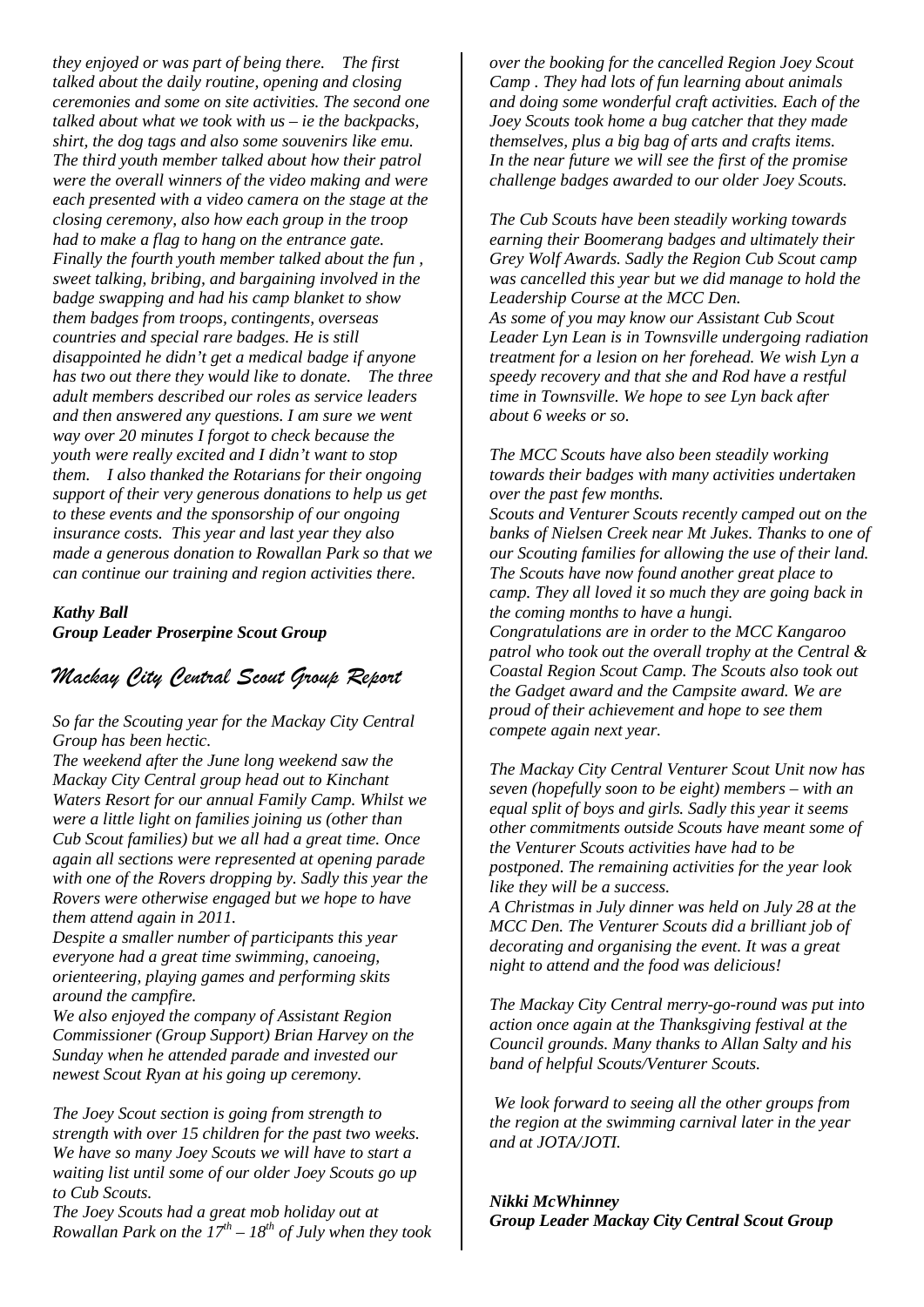# *Region Scout Camp 2010*

*The Region Scout Camp for 2010 was held at Rowallan Park on 24 & 25 July. There were 44 Scouts (7 Patrols) in attendance this year. Banksia sent 3 Patrols, Mackay City Central 1 Patrol, Moranbah 2 Patrols, and Sarina 1 Patrol. There were also 10 Scout leaders attending the camp.*

*Saturday consisted of opening parade, construction of camp, gadgets, etc and then they meet at the activities shed to see what was in store at the various bases. The 44 Scouts were separated into 5 Patrols and sent off to the 5 bases (Construction, Minute of Madness, First Aid & Emergencies, Fire Building and Orienteering). For construction the patrols were set a scenario to build a structure to keep the Scouts out of the flood waters (80cm high) that were due to hit shortly. All patrols did well and succeeded in keeping their members out of the water. Minute of Madness was similar to the TV show and the Scouts enjoyed the base trying to succeed in the challenges. The challenges required the Scouts to sort coloured lollies, sort cards, stack cups as well as nuts, bang their head around to clock up steps on a pedometer. At the First Aid base the Scouts were set a couple of scenarios that could possibly happen at camps (e.g. burn to leg after spilling boiling water from a billy) and were encouraged to discuss what actions they would do. At fire building the Scouts were asked to build a fire to burn through a string line. Not sure if any of the Scouts actually achieved this but I am lead to believe they had some interesting fires and one even melted the yellow protection cap on one of the star steel pickets! At orienteering the Scouts had to find letters that were positioned on compass bearings. Once they had the letters they could get some vowels and were then asked to place words on a Scrabble board using only the letter and vowels they had.*

*After the activities on Saturday afternoon Patrols returned to their camps to start preparations for the evening meal (which was being judged). All was going well until it rained with around 30 minutes of cooking time left. This threw a spanner in the works as most of the patrol fires went out but to the credit of all the patrols, all the meals (well mains at least) were completed just about on time and from all reports the meals were very good and everyone had a good feed. The rain also put a stop to the campfire but we held a review instead in the activities shed. The skits were certainly interesting, especially the one lead by the leaders (Monawee and Quoll).*

*A few of the Scouts had to sleep in the activities shed as their tents appeared to be mini dams after the rain (maybe we will bring the tent fly next time??). Sunday morning saw the Patrols rise and shine and prepare breakfast (the second judged meal). After breakfast all the patrols gathered at the activities shed for continuation of the bases. While the patrols were at the bases a few leaders completed the final inspections of camp and handed in the final score sheets.*

*Final parade was held and certificates of participation were handed out to all the patrols that attended. The scores were close and the winners of the various sections were as follows: Campsite: Kangaroo Patrol (Mackay City Central) Cooking: Redback Patrol (Banksia) Gadgets: Kangaroo Patrol (Mackay City Central) The overall runners up were Redback Patrol (Banksia) with Kangaroo Patrol (Mackay City Central) being the overall winners. Moranbah (last year's winner) brought out the shield and the PL from Kangaroo Patrol accepted it from Brolga.*

*Well done to Kangaroo Patrol and all those that attended. Hope to see you all next year.*



*Camp Leader Kingfisher*

## *Mackay Rovers*

*The rovers have finally recovered from their annual June moot weekend, it was Mackay's turn to host the event, with 40 rovers in attendance it was a weekend to remember. June Moot is traditionally a competition camp and this year was no different with the first day being filled with onsite activities including building creek crossings, catapult construction and a very challenging Iron Gut Competition. On the second day the rovers were transported around on the Mackay explorer bus to see the sights and to get to their challenges including; Replicating a piece of Art at the Art Space and Finding some Key Elements to the Botanical Gardens. When Lunch time came around the rovers were at the Mackay Harbour and they had to create their Lunch "Master Chef Style" which included being judged by the fine culinary experts of the Mackay Rover Crew. I can safely say I will look forward to being served up food like that again as it was great. The evenings were filled with entertainment including a session of bush dancing with Hullabaloo and Latin dance lessons by Splinter one of the newer Mackay rovers. It was a fantastic weekend with all who attended needing to head home to catch up on missed sleep.*

*The crew is now working on doing some fundraising with two members attending OZ Moot at Woodhouse in Adelaide at the end of the year. The crew is also heading north to hang out at the Cannonvale den for*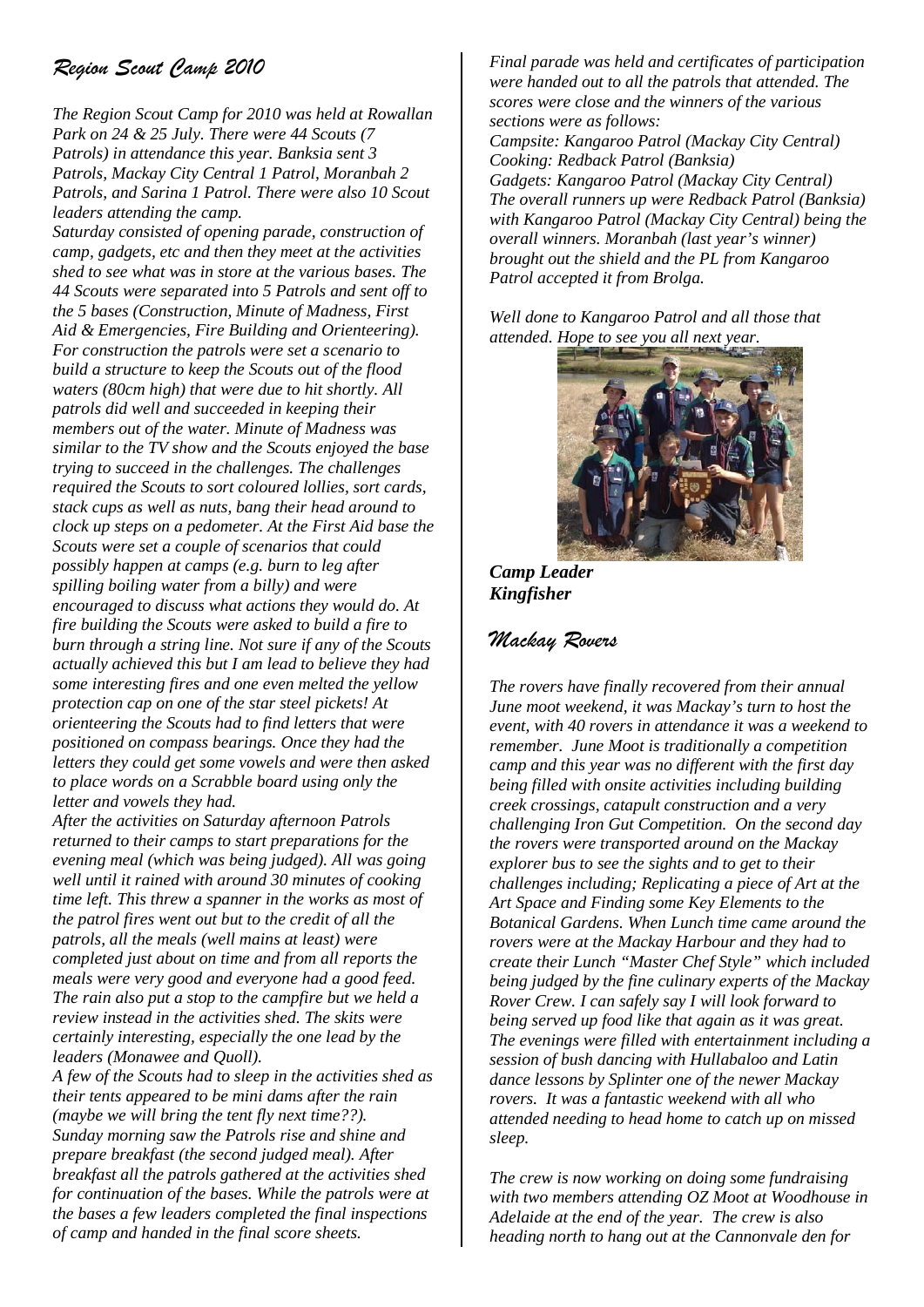*Craig's squire Camp. It should be a fun and relaxing weekend for all.*

*All in all the rovers are busy having a good time and are continuing to help their young members grow into* 

*strong young adults with integrity and a sense of community.*

*Brendan Ross Rover Scout*



*Queen's Scout Award Joshua Brzozowski*

*On Saturday 5th June 2010 Joshua Brzozowski was presented with his Queen's Scout Award at a special ceremony to mark the occasion at the Banksia Scout Den Fernleigh Avenue, Andergrove. Mr James Bidgood member for Dawson, Deputy Mayor Mr Darryl Camilleri, along with Region Commissioner Scouts Australia Central and Region Mr Lance Hodda, Assistant Region Commissioner Mr Brian Harvey, leaders, youth members, family and friends were present to witness the presentation of the significant award.*

*At a very early age Joshua set his sights high and stated that one day he was going to earn the Queen's Scout Award when he saw a Queen's Scout presentation on the local TV News. Joshua joined Joeys Scout in Edmonton near Cairns in October 1999 and progressed to Cub Scouts before coming to live at Andergrove. He achieved the Yellow Cord Award, the highest award in the Cub Scout Section before progressing to the Scout Section. He was presented with the Australian Scout Medallion the highest award in the scout section in November 2007.* 

*The following award scheme requirements are those that Joshua completed in order to achieve his Queen's Scout Award*

#### *Community Involvement -*

*Joshua became involved with a practical environmental project at the Botanical Gardens and planting seedlings and learning about sustainable gardening and community requirements at the Mackay Community Gardens.* 

*He completed a first aid course and updated the CPR requirements.*

*He was required to do 30 hours of service to the community and scouting. Joshua aided leaders at many scouting events as well as spending more than10 hours organising and producing homemade Easter treats for over 250 clients of the Mackay Meals on Wheels.*

*Adventurous Activities* 

#### *The outdoor activities that Joshua took part in were, canoeing by gaining his Anchor Badge and he also played hockey for a season.*

*Joshua participated in an overnight initiative activity with other Venturer Scouts where he took part in cooking, compass, rescue scenarios, as well as fun type activities, of preparing a meal whilst being tied to another person, and packing up while blindfolded. He also took part in a two day hike in unfamiliar terrain where he and other Venturer Scouts hiked from Broken River at Eungella to the Denman Range camping overnight at the Crediton Hall Campsite.*

#### *Personal Growth –*

*Joshua attended a Public Speaking Course, he has also taken part in debates and has planned and delivered a Scout Own Services. He has attended religious services different to his own church. He also made contact with Rotary to find out what they offer to the community. For his lifestyle skills he gained a Recreational Marine Licence and he learned how to sail. He also went 10 pin bowling every Sunday night for six months where he showed a remarkable improvement in his bowling skills. For his pursuit he learned about fish breeding habits and the tides.*

#### *Leadership Development*

*Joshua participated in a Unit Management Course as well as doing a minimum of four hours research and application. He was the Treasurer of the Banksia Venturer Scout Unit for a period of six months and is now the Unit Chairman and the Region representative to the State Venturer Council. He prepared his Resume and presented it to two employers and took part in job interviews. He investigated what was available to him in the financial sector relating to banking and finance.* 

*Joshua is registered through scouting and taking part in the Duke of Edinburgh Awards Scheme where he was recently presented with his Bronze Duke of Edinburgh Award.*

*Achieving an award such as the Queen's Scout award has strengthened Joshua's character and will stand him in good stead for any job prospect he will have when finishing his schooling.* 

*At the presentation ceremony Mr Brian O'Neill presented to the audience a speech titled "Lead by Example" informing of Joshua's scouting history on how he was lead by the example of youth member before him in achieving the Queens Scout Award and now there are other youth members of Banksia Scout Group following the example lead by Joshua.*

*Joshua cut a cake especially made for the occasion and a sausage sizzle was held to celebrate the achievement.*

*M Wallace Region Leader Community Relations*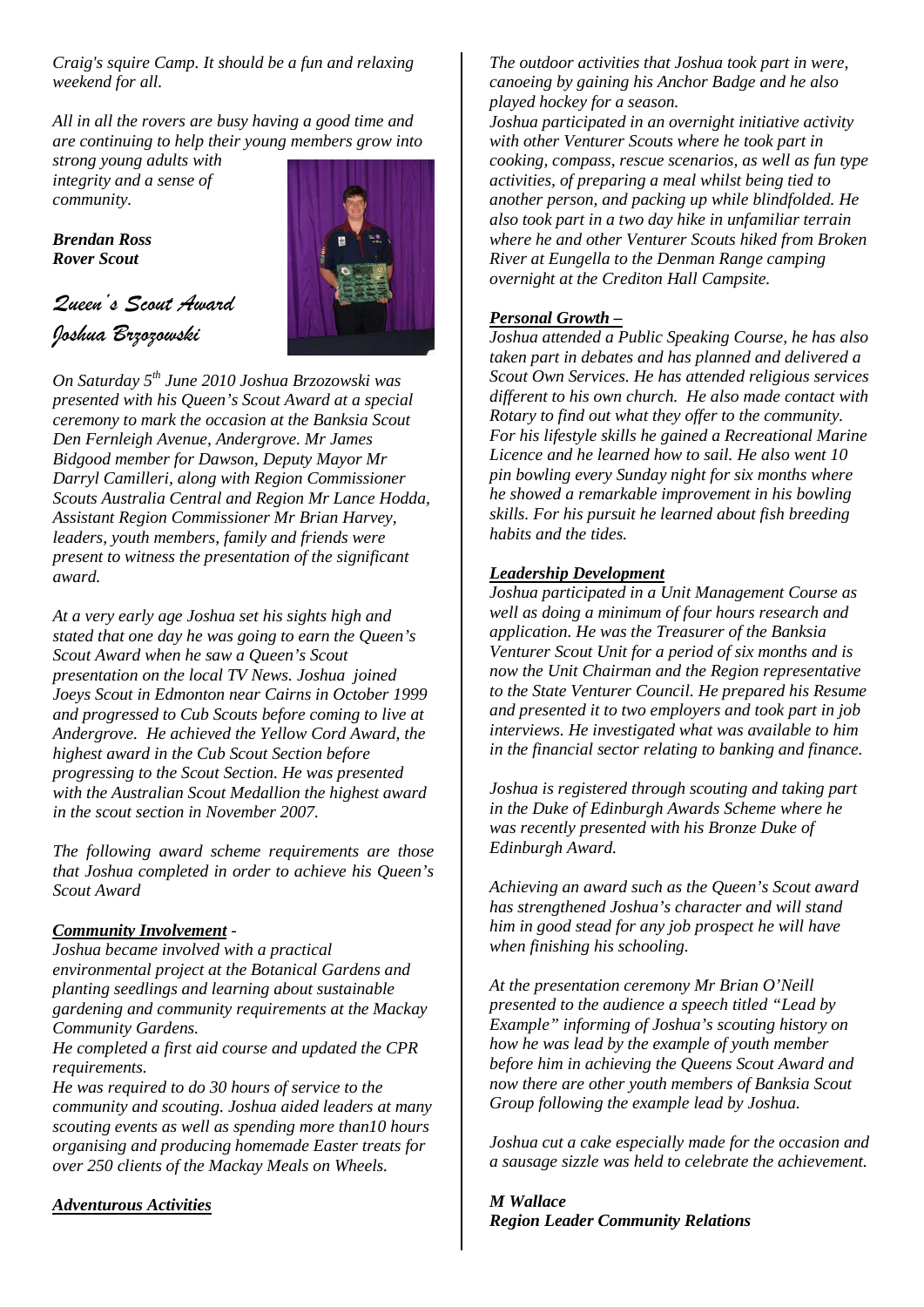## **Memories of Rowallan Park**

*Written by Otter*

*To begin my stories about Rowallan Park from the time it became a major part in the Mackay District Scout Association in the year of 1949, I take my memories back to when I was a young lad who loved the bush and nature at its best. This background has the key to my introduction into the Scout Movement and my involvement with Rowallan Park for more than half a century.*

*I believe that every youth member of this world has a great imagination and builds dreams of their future. Some of the imagination and dreams are short term and some become long term. Dreams have no boundaries and the imagination can be endless. Imagination extended to live the dream had me enjoy the bush and nature, building fond memories forever.* 

*I probably focus these words more to the young people and the young at heart adults who are so much needed today to help our young people create their dreams and to live them.* 

*I still love the bush and all that nature has to offer whilst the "aging process" has now taken my wife and I from my boyhood background that I need to tell you about as an introduction to the history and adventures of Rowallan Park as we trudge along memory lane to the "grey nomad" lifestyle we now enjoy travelling the bush with a four wheel drive and a luxury style caravan set up with all the modern conveniences to cater for our current dreams of camping and adventure.* 

*Mind you, some of the best caravan camping we have enjoyed has been at Rowallan Park with our open fire place and campsite set up outside our roll out awning and annex of the caravan. We have had some wonderful family camps where the whole family including all the grand children from an early age jockeyed for position to cook their "cake" over the open coals or toast their marshmallows before going off to bed.*

*We use camping spots all around Australia and have done this for many years but Rowallan Park will always be my number one spot! You should all take time out to enjoy this relaxing lifestyle and there is no better place to settle into this way of life than practicing at our own Rowallan Park.*

*We will now just drift back in time to look at the dreams of the Scouting Movement in Mackay and the founder of Rowallan Park, Noel Weder, an outstanding Leader with whom I became a very good friend and associate as I ventured into adulthood.*

*There was bushland everywhere and for us young fellows there was a world of adventure and exploration laying ahead with no boundaries. I lived with my parents on a cane farm down toward Sarina and enjoyed the country life with my pony and my dog who became my constant companions. The horse was the early transportation to school.*

*After school each day it was home for my younger brother and I, onto the horses and off to round up the milking cattle with the help of our dogs, herding them into the home paddock for milking and feeding.*

*Well this is where the adventure and exploration started and expanded with time. We ventured further and further as we "searched for the cattle". We were sometimes scolded for coming in late with the cattle but it did little to deter the fun we were having exploring the unknown territory of our parents farm.* 

*We built "cubby houses" in the bush and our parents taught us to cook some meals over outdoor fires as well as in the home. We slept out sometimes but the dingos howling "just outside the door" discouraged us and we scampered off to our safe beds at home with Mum and Dad.*

*Unfortunately, due to my father suffering permanent injuries in an accident we were forced to leave the farm and moved to Mackay to live. This was not an easy task for me to leave my pony, dog and the bush adventures behind for a boring city life at age eleven.* 

*However, as one door closes another opens and I was most fortunate in joining the Seventh Mackay Scout Group,*  which was located on the corner of Macalister and Gordon Streets. Time and Scouting healed the gaping wound of *leaving our wonderful bush farm and all its potential adventure. I created new dreams which included new friends and I set about living these dreams using my imagination and the natural resources which I found in abundance surrounding Mackay.* 

*Following the completion of my "Tenderfoot Tests" and being "Invested into The Great Brotherhood of Scouts" I was pleasantly surprised to be invited to my first Scout camp in the year 1951. This became my introduction to the Mackay Scouts Camping Ground that was called "Glendaragh".* 

*With all our camping gear loaded onto bicycles and one pulling a cart attached to it we made our way to "Glendaragh" down dirt tracks and through long grass, lantana, beautiful yellow flowers that towered way over our heads and "plugger bushes " to a spot in the scrub where we set up camp. For most of the way to "Glendaragh" we had to walk and push our bikes as the road to the camp site was a rough dirt track consisting mainly of one lane.*